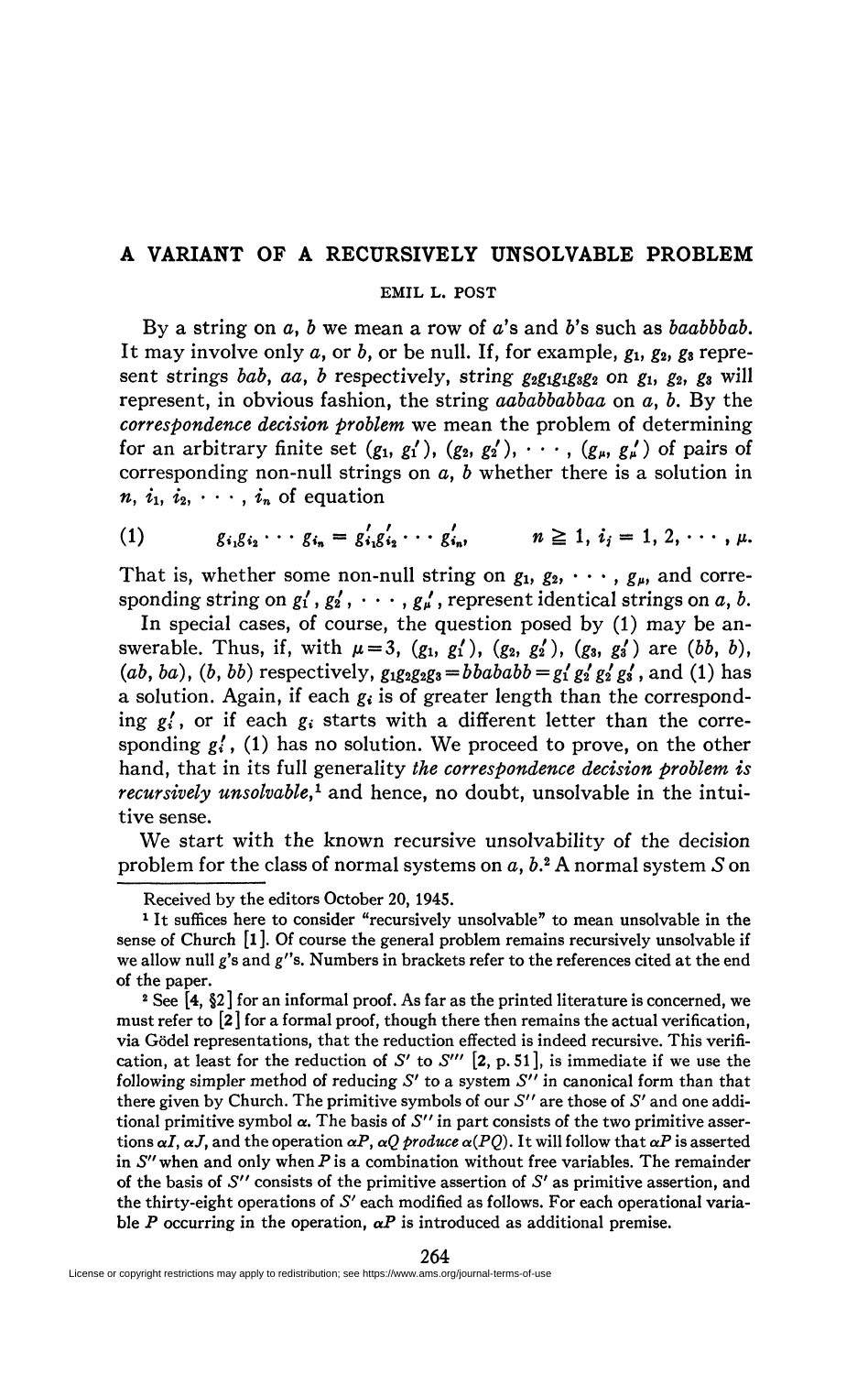*a, b* is given by a basis consisting of an initial non-null string *A* on a, b, and a finite set of operations  $\alpha_i P$  produces  $P\alpha'_i$ ,  $i = 1, 2, \dots, \nu$ , where the  $\alpha$ 's and  $\alpha$ ''s are given strings on a, b, while the operational variable P represents an arbitrary string on  $a$ ,  $b$ , possibly null. The assertions of *S* consist of *A* and all non-null strings obtainable from *A* by repeated use of the *v* operations. The known recursively unsolvable problem is then the problem of determining for arbitrary S, as given by a basis therefore, and arbitrary non-null string *B* on a, *b,*  whether *B* is an assertion of *S.* This unsolvability is undisturbed if the  $\alpha$ 's and  $\alpha$ <sup>"</sup>s are all non-null,<sup>8</sup> a condition which automatically excludes the possibility of null assertions, and will henceforth be assumed.

Referring to operation  $\alpha_i P$  *produces*  $P\alpha'_i$  by the subscript *i*, string *B* on a, *b* will be an assertion of *S* when and only when some finite sequence of operations  $i_1, i_2, \cdots, i_n$  leads from A to B. Now operation  $\alpha_i P$  produces  $P\alpha'_i$  can be applied to string C to yield string D when and only when for some string P, possibly null,  $C = \alpha_i P$ ,  $P\alpha' = D$ . Hence *B* is an assertion of *S* when and only when the following set of equations has a solution in  $n, i_1, i_2, \cdots, i_n$ , and the P's.

(2) 
$$
A = \alpha_{i_1} P_1, P_1 \alpha'_{i_1} = \alpha_{i_2} P_2, \cdots, P_{n-1} \alpha'_{i_{n-1}} = \alpha_{i_n} P_r, P_n \alpha'_{i_n} = B.
$$

Here *n* may be 0, (2) then becoming  $A = B$ . We proceed to show that (2) is equivalent to a single equation somewhat like (1) subject, however, to certain length conditions.

Given (2), we can eliminate the P's by forming  $A\alpha'_{i_1}\alpha'_{i_2}\cdots \alpha'_{i_n}$  and successively substituting for the left members of (2) the right to obtain

(3) 
$$
A\alpha'_{i_1}\alpha'_{i_2}\cdots\alpha'_{i_n}=\alpha_{i_1}\alpha_{i_2}\cdots\alpha_{i_n}B.
$$

Likewise, starting with  $A\alpha'_{i_1}\alpha'_{i_2}\cdots\alpha'_{i_{m-1}}$ , we obtain

$$
(4) \qquad A\alpha'_{i_1}\cdots\alpha'_{i_{m-1}}=\alpha_{i_1}\cdots\alpha_{i_m}P_m,
$$

whence,

(5)  $length (A\alpha'_{i_1}\cdots \alpha'_{m-1}) \geq length (\alpha_{i_1}\cdots \alpha_{i_m}), \quad m = 1, 2, \cdots, n,$ 

the length of a string being the total number of occurrences of letters therein, here *a's* and *b's.* Conversely, let (3) be given, with (5) satisfied. With the length of  $\alpha_{i_1} \cdot \cdot \cdot \alpha_{i_m}$  less than or equal to that of  $A\alpha'_{i_1}\cdots\alpha'_{i_{m-1}}$ , (3) shows that the former must be identical with an

<sup>&</sup>lt;sup>3</sup> It suffices to modify the production starting on page 214 of [3] in accordance with footnote 3 thereof to insure that the final normal system has no *g* or *g'* null.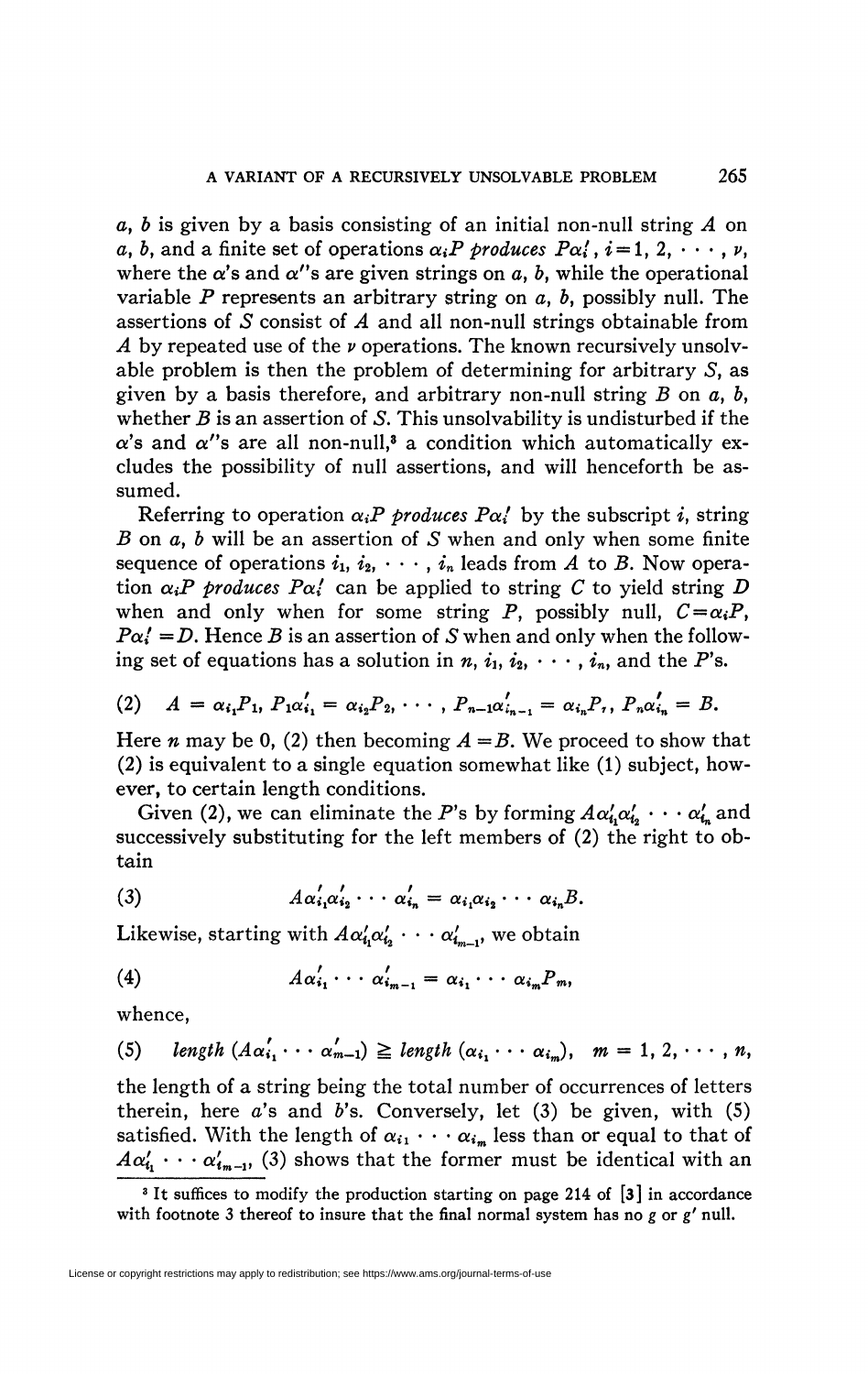"initial segment" of the latter. Hence,  $P_m$  can be determined so that (4) is satisfied, and for  $m = 1, 2, \dots, n$ . For  $m = 1$ , (4) yields the first equation of (2). By substituting the right side of (4), with  $m = j$ , for the left, (4) for  $m = j + 1$  becomes  $\alpha_{i_1} \cdots \alpha_{i_j} P_j \alpha_{i_j} = \alpha'_{i_1} \cdots \alpha_{i_j} \alpha_{i_{j+1}} P_{j+1}$ , whence  $P_i\alpha'_{i} = \alpha_{i_{i+1}}P_{i+1}, j=1, 2, \cdots, n-1$ . Likewise, the last equation of (2) is obtained from (3) via (4) for  $m = n$ . Hence, (2) has a solution when and only when (3) has a solution subject to (5). That is, *B* is in normal system *S* when and only when (3) has a solution in *n*,  $i_1$ ,  $i_2$ ,  $\cdots$ ,  $i_n$  subject to (5). Comparing (3) with (1), we see that to reduce the decision problem for the class of normal systems on a, *b* to the correspondence decision problem, and thus have the unsolvability of the former lead to the unsolvability of the latter, we must on the one hand eliminate the length condition (5), on the other, the *A* and *B* of (3).

We achieve the first aim by reducing normal system  $S$  in three stages to a normal system in which (3) implies (5). If  $C = x_1 x_2 \cdots x_n$ , the *x*'s *a*'s or *b*'s, let  $\overline{C} = x_n \cdots x_2 x_1$ . For a letter with subscript, superscript, we shall only bar the letter. Now for the normal system *S* on *a*, *b* with initial string *A* and operations  $\alpha_i P$  produces  $P\alpha'_i$ ,  $i = 1, 2, \dots$ ,  $\nu$ , form the system S', not normal, with initial string  $\overline{A}$ , and operations  $P\bar{\alpha}_i$  produces  $\bar{\alpha}_i' P$ . Clearly, string B on a, b will be an assertion of  $S$  when and only when  $\overline{B}$  is an assertion of  $S'$ . Next form *S''* with initial string  $\overline{Ah}$ , and operations  $P\overline{\alpha_i}h$  produces  $\overline{\alpha_i'}Ph$ . String  $\overline{B}$  is then in S' when and only when  $\overline{B}h$  is in S''. We finally form a normal system  $S^{\prime\prime\prime}$ , though on the three letters  $a, b, h$ , whose assertions are the assertions of *S"* and all cyclic permutations thereof, a cyclic permutation of string  $x_1 \cdots x_j x_{j+1} \cdots x_n$  here meaning any string  $x_{i+1} \cdots x_n x_1 \cdots x_j$ . The initial string of *S'''* is again  $\overline{A}h$ . For its first *v* operations we take  $\bar{\alpha}_i hP$  *produces Ph* $\bar{\alpha}'$ , premise and conclusion being a cyclic permutation of the premise and conclusion of the corresponding operation of *S".* We finally add the operations *aP produces Pa, bP produces Pb} hP produces Ph* which serve to transform a string on a, &, *h* into any of its cyclic permutations. System *S'"* is therefore normal, and, by induction, is easily seen to have the stated property.<sup>4</sup> It follows that *B* is an assertion of normal system *S* when and only when *Bh* is an assertion of normal system *S'".* 

Let the operations of S''' be resymbolized  $\beta_i P$  *produces*  $P\beta'_i$ ,  $i = 1, 2, \dots, \nu+3$ . Though S''' is a normal system on three letters, the discussion of equations (2)-(5) is equally applicable to it. Hence *B*  is an assertion of *S* when and only when the following equation (6) has a solution subject to (7).

**4 Cf. [3], final reduction.**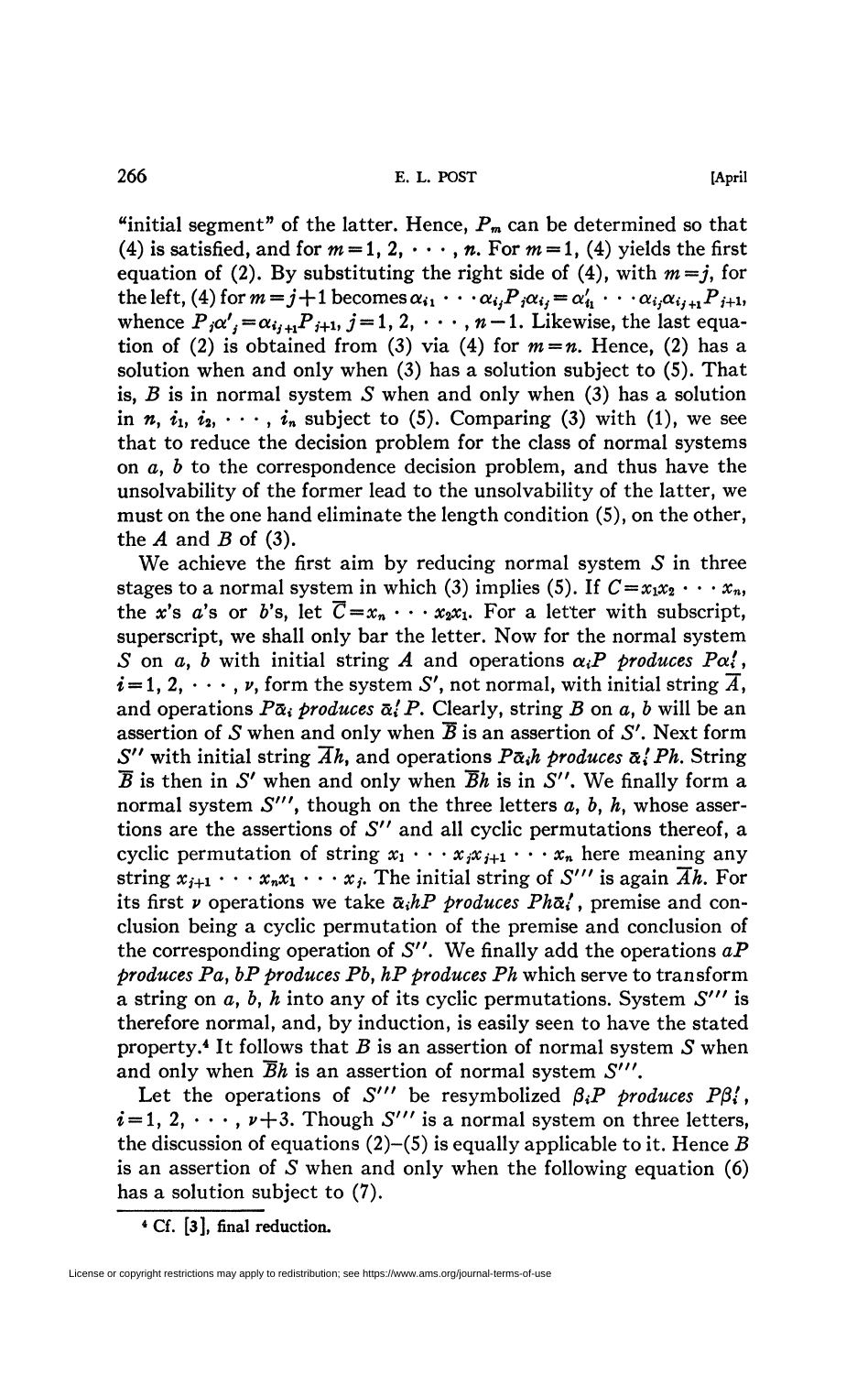(6) 
$$
\overline{A} h \beta'_{i_1} \beta'_{i_2} \cdots \beta'_{i_n} = \beta_{i_1} \beta_{i_2} \cdots \beta_{i_n} \overline{B} h.
$$

(7)  $\text{length } (\overline{A} \cdot \beta'_i, \cdots \beta'_{i-1}) \geq \text{length } (\beta_i, \cdots \beta_{i-}), m = 1, 2, \cdots, n.$ 

Suppose (6) had a solution with (7) not satisfied for a certain  $m$ . For that *m*, the length of  $\beta_{i_1} \cdots \beta_{i_m}$  would exceed the length of  $\overline{A}h\beta'_{\mathbf{1}}\cdots\beta'_{\mathbf{6}_{m-1}}$ , and hence, in virtue of (6), we would have

(8) 
$$
\beta_{i_1} \cdots \beta_{i_m} = \overline{A} h \beta'_{i_1} \cdots \beta'_{i_{m-1}} Q
$$

with non-null Q. Recall that  $(\beta_i, \beta'_i)$  is  $(\alpha_i, h, h\alpha'_i)$  for  $i \leq \nu$ ,  $(a, a)$ ,  $(b, b)$ ,  $(h, h)$  for the three remaining i's. With  $\alpha$ 's and  $\alpha$ 's on a, b only,  $\beta_i$  and  $\beta'_i$  are then either both free from *h*, or have exactly one *h* apiece. Were the  $\beta_{i_m}$  of (8) a or b, the right side of (8) would have at least one more occurrence of *h* than the left, which is impossible. In any other case,  $\beta_{i_m}$  ends with *h*. Non-null *Q* therefore ends with *h*, and again the right side of (8) would have at least one more *h* than the left. Hence, every solution of (6) must satisfy (7). That is, *B* is an assertion of *S* when and only when (6) has a solution.

The elimination of  $\overline{A}h$  and  $\overline{B}h$  from (6) is more easily effected. Corresponding to the  $\nu+3$  couples  $(\beta_i, \beta'_i)$ ,  $i=1, 2, \dots, \nu+3$ , and  $\overline{Ah}$ ,  $\overline{B}h$ , we introduce  $\nu+5$  couples  $(\gamma_i, \gamma'_i)$  as follows. With x's and *y*'s representing letters, in this case a, b, or h, if  $\beta_i$  and  $\beta'_i$  are  $x_1x_2 \cdots x_k$  and  $y_1y_2 \cdots y_k$  respectively,  $\gamma_i$  and  $\gamma'_i$  are to be  $x_1 k x_2 k \cdots x_k k$  and  $k y_1 k y_2 \cdots k y_k$  respectively. If  $\overline{A}h$  and  $\overline{B}h$  are  $y_1y_2 \cdots y_\lambda$  and  $x_1x_2 \cdots x_k$  respectively,  $\gamma_{r+4}$  and  $\gamma'_{r+4}$  are to be kk and  $kky_1ky_2 \cdots ky_\lambda$ ,  $\gamma_{\nu+5}$  and  $\gamma_{\nu+5}$ ,  $x_1kx_2k \cdots x_kkk$  and kk, respectively. It then follows that (6) has a solution in *n*,  $i_1$ ,  $i_2$ ,  $\cdots$ ,  $i_n$ ,  $n \ge 0$ ,  $i_p = 1$ , 2,  $\cdots$ ,  $p+3$ , when and only when the equation

$$
\gamma'_{j_1}\gamma'_{j_2}\cdots\gamma'_{j_m}=\gamma_{j_1}\gamma_{j_2}\cdots\gamma_{j_m}
$$

has a solution in  $m, j_1, j_2, \cdots, j_m, m \ge 1, j_q = 1, 2, \cdots, \nu+5$ . In fact, if  $i_1$ ,  $i_2$ ,  $\dots$ ,  $i_n$  makes both sides of (6) equal to  $z_1z_2 \cdots z_l$ ,  $(j_1, j_2, \dots, j_m) = (\nu+4, i_1, i_2, \dots, i_n, \nu+5)$  makes both sides of (9) equal to  $kkz_1kz_2 \cdots kz_{1}kk$ . On the other hand, suppose (9) has a solution. Then since  $\gamma'_h$  and  $\gamma_i$  must start with the same letter,  $j_1 = \nu + 4$ . For in every other case  $\gamma'_h$  starts with  $k$ ,  $\gamma_i$  with  $a$ ,  $b$ , or  $h$ . Similarly,  $j_m = \nu + 5$ , (9) forcing  $\gamma'_{j_m}$  and  $\gamma_{j_m}$  to end with the same letter. If, now, the intermediate j's are all different from  $\nu+4$  and  $\nu+5$ , they directly give a sequence of i's satisfying (6). Otherwise, let  $j_{\mu}$  be the first j beyond  $j_1$  that is  $\nu+4$  or  $\nu+5$ . Were  $j_{\mu} = \nu+4$ ,  $\gamma'_{i1}\gamma'_{j2} \cdots \gamma'_{j\mu}$  and  $\gamma_{i1}\gamma_{i2}\cdots\gamma_{i\mu}$  would take the forms  $kkx_1kx_2\cdots kx_pkkx_{p+1}k\cdots x_q$ and  $kky_1ky_2k \cdots y_rkk$  respectively, with x's and y's a, b, or h. But then the second occurrence of *kk* in the left side of (9) would be im